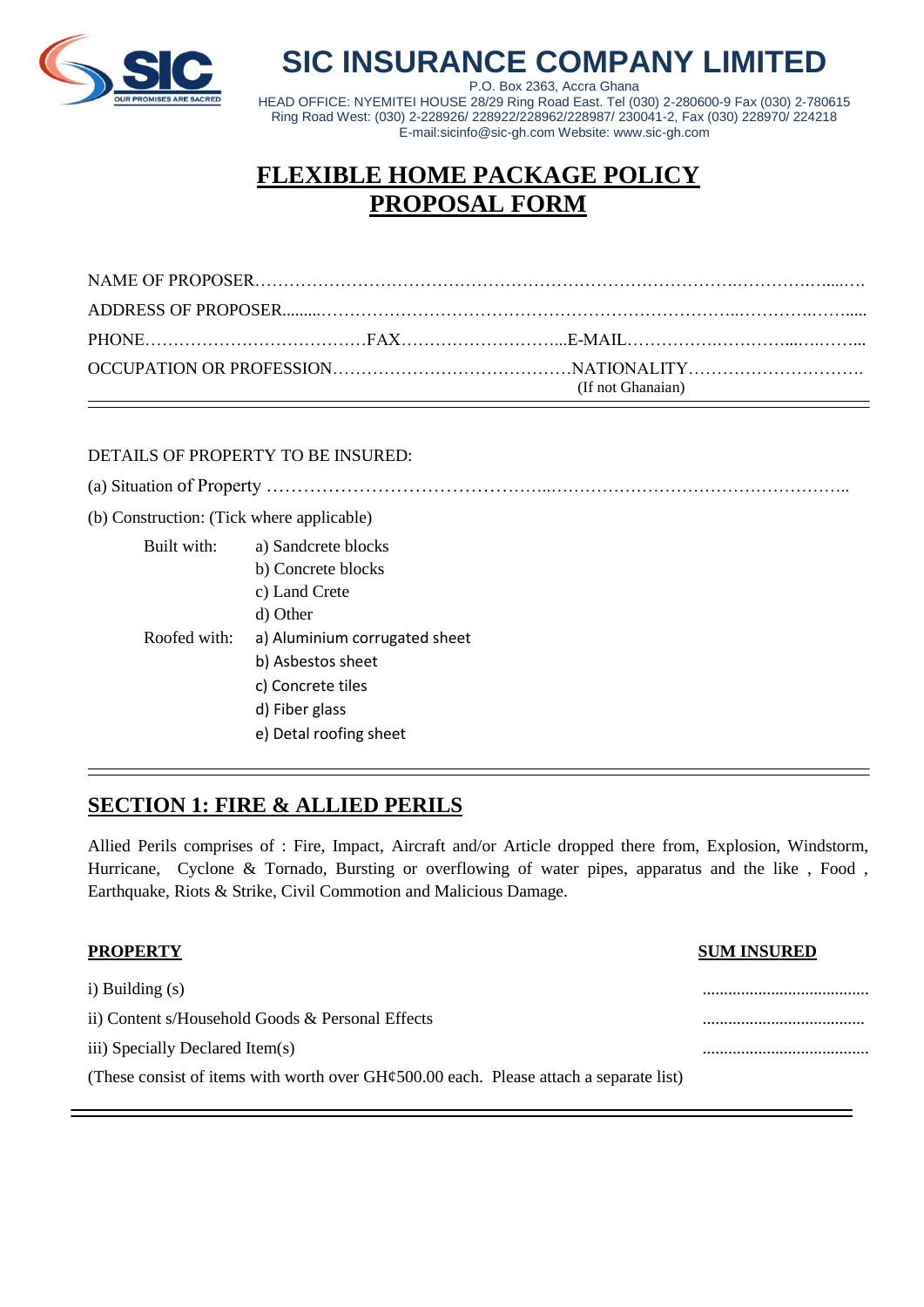#### **SECTION 2: RENT**

(i) Sum Insured per month for a period of Six (6) Months ……………………………………...

#### **SECTION 3: BURGLARY**

| 1. Is the above residence (a) Detached (b) Semi-Detached (c) Flats/Apartments        |
|--------------------------------------------------------------------------------------|
|                                                                                      |
|                                                                                      |
|                                                                                      |
|                                                                                      |
| 6. Have you ever suffered loss or damage by Burglary, Housebreaking or Theft?        |
| If so, give details mentioning what precautions have been taken to avoid recurrence. |
|                                                                                      |
|                                                                                      |

### **SECTION 4: JEWELERY & OTHER VALUABLES-IN-SAFE**

|                                                                                                      | (c) Give Particulars of safe, dimensions and maker's name, age, cost and whether marked "Thief Resisting" |  |  |  |  |
|------------------------------------------------------------------------------------------------------|-----------------------------------------------------------------------------------------------------------|--|--|--|--|
| (d) Give any other information in your possession material to the estimate of the risk to be insured |                                                                                                           |  |  |  |  |
|                                                                                                      |                                                                                                           |  |  |  |  |

### **SECTION 5: PLATE GLASS**

| If yes state the following: |  |  |
|-----------------------------|--|--|
|                             |  |  |
|                             |  |  |
|                             |  |  |

### **SECTION 6: PERSONAL LIABILITY**

Personal Liability of the insured for accidents to members of the general public anywhere in Ghana

Limit of Liability ……………………………………….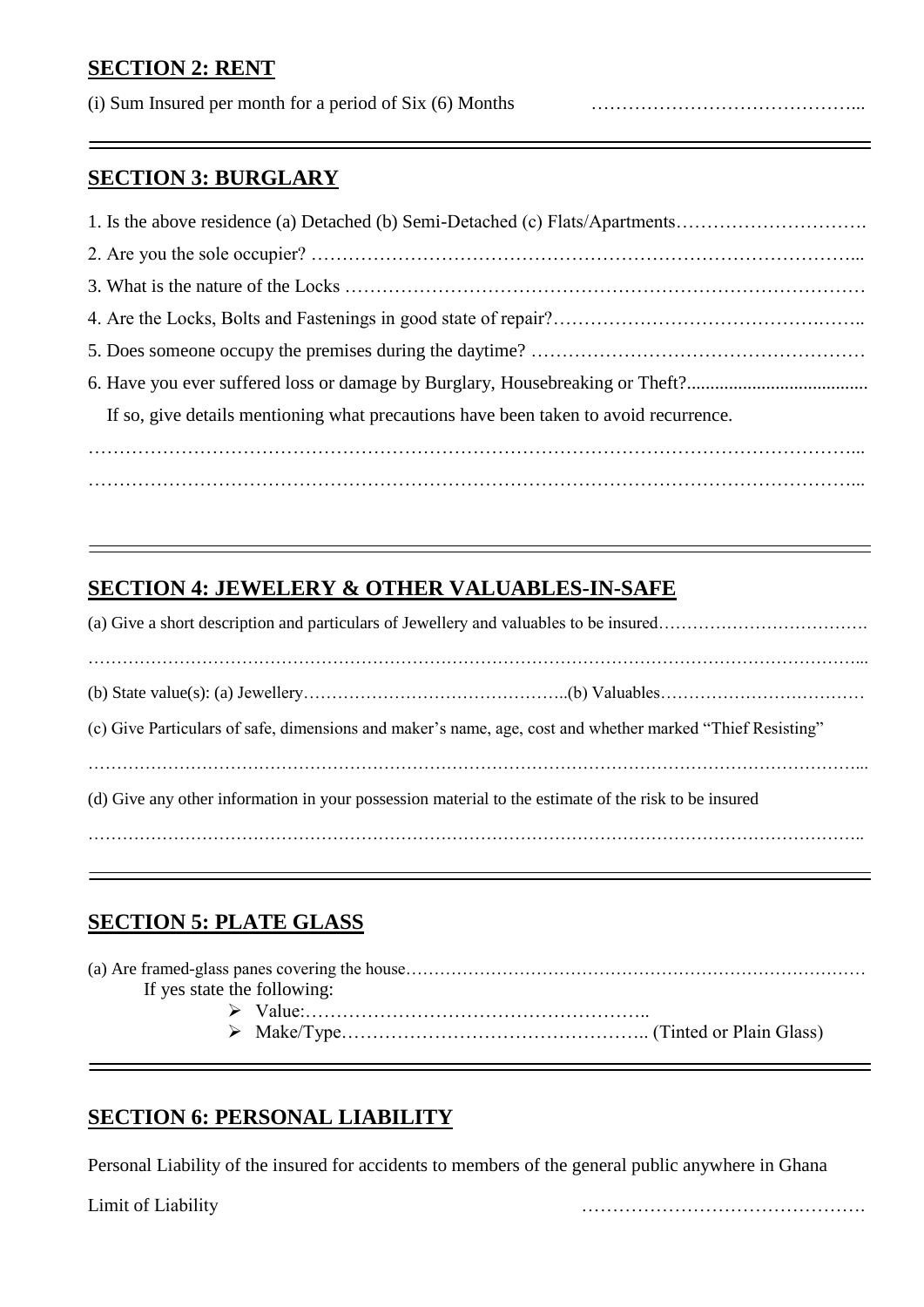### **SECTION 7: FAMILY PERSONAL ACCIDENT**

#### (a) PERSONS TO BE INSURED (HOUSEHOLD)

|     |         |     | <b>Benefits Payable</b> |                      |
|-----|---------|-----|-------------------------|----------------------|
| No. | Name    | Age | Capital Sum Insured     | <b>Extra Medical</b> |
|     |         |     |                         | Expenses             |
| a.  | Husband |     |                         |                      |
|     |         |     |                         |                      |
| b.  | Wife    |     |                         |                      |
|     |         |     |                         |                      |

(b)

|       |                    |     | <b>Benefits Payable</b> |                             |          |
|-------|--------------------|-----|-------------------------|-----------------------------|----------|
| No.   | Children's Name(s) | Age | Sum Insured for         | Sum Insured                 | Extra    |
|       |                    |     | Death                   | <b>Permanent Disability</b> | Medical  |
|       |                    |     |                         |                             | Expenses |
| a.    |                    |     |                         |                             |          |
| $b$ . |                    |     |                         |                             |          |
| c.    |                    |     |                         |                             |          |
| d.    |                    |     |                         |                             |          |

(c)

|               |         |     | <b>Benefits Payable</b>  |                                            |                              |
|---------------|---------|-----|--------------------------|--------------------------------------------|------------------------------|
| No.           | Name(s) | Age | Sum Insured for<br>Death | Sum Insured<br><b>Permanent Disability</b> | Extra<br>Medical<br>Expenses |
| a.            |         |     |                          |                                            |                              |
| b.            |         |     |                          |                                            |                              |
| $C_{\bullet}$ |         |     |                          |                                            |                              |

## **SECTION 8: MOTOR VEHICLE (S) (Third Party Insured Vehicles Only)**

Please provide the following: The owner of the vehicles and in whose name is registered?....................................................................................... (a) The Registration Number of Vehicle(s)………………………………………………………………… (b) The Make of Vehicle and Type of Body………………………………………………………………... (c) The Year of Manufacture……………………………………………………………………………….. (d) The Engine and Chassis No…………………………………………………………………………….. (e) Value of the Vehicle…………………………………………………………………………………….. (f) Value of sound systems if any…………………………………………………………………………... (g) Is the Vehicle parked in a Garage (If not, please indicate where it is parked)…………………….......... (h) Is the Vehicle(s) fitted with a Burglary Alarm?